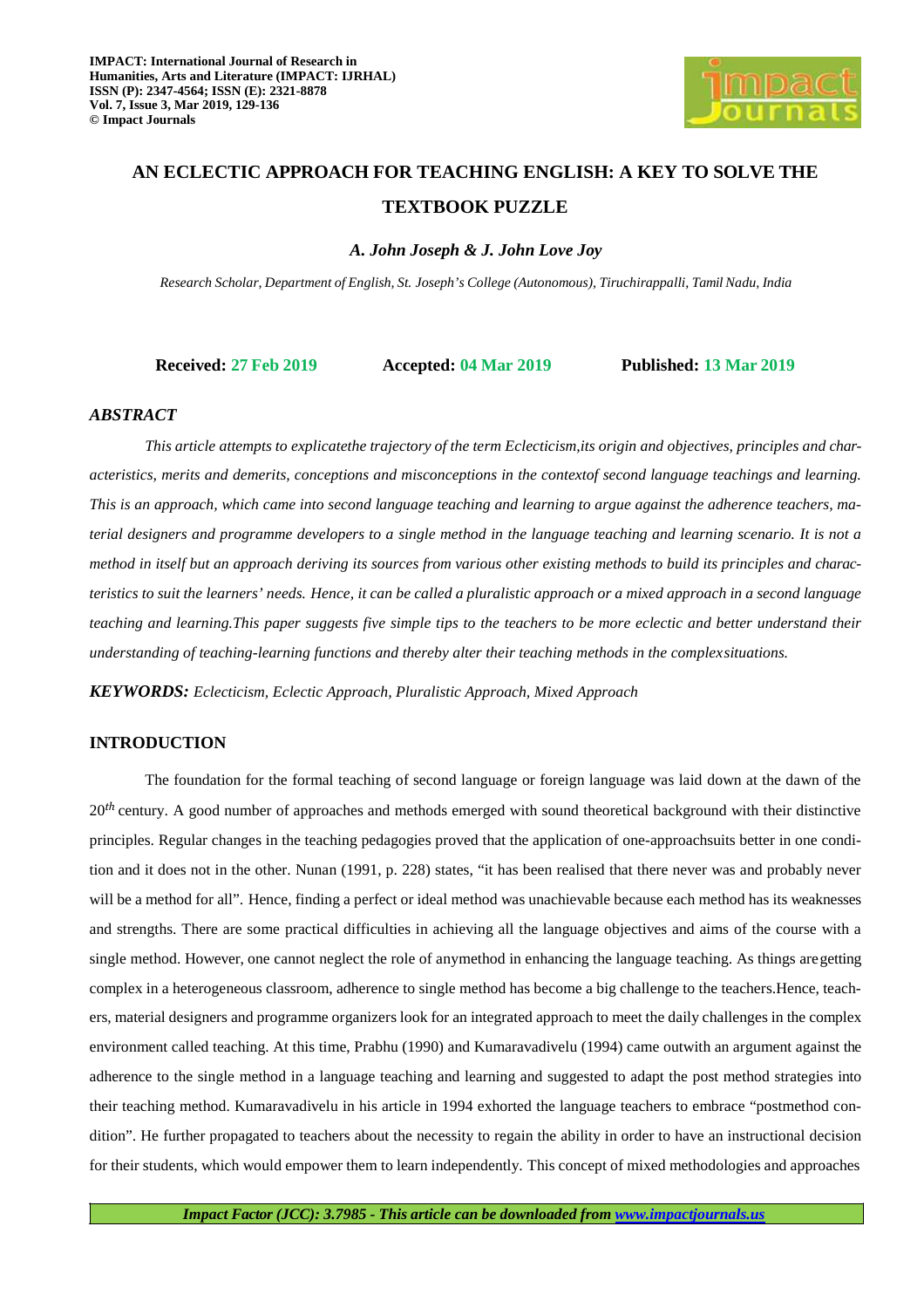were accepted by the theoreticians (Rivers, Prabhu&Kumaravadivelu) and subsequently led them to adapt a new dimension entitled as Eclectic.

## **ECLECTIC APPROACH IN SECOND LANGUAGE TEACHING AND LEARNING**

This term eclectic is not a new term to be seen in the field of learning. A group of ancient philosophers practised this approach primarily in order to integrate their own philosophies in the classical world. The Oxford English Dictionary whiledefining the term Eclecticism ina general sense, it refers that, "it borrows or is borrowed from diverse sources; etymologically it means Made up of 'selection"' (p.56). Eclecticism is driven from a Greek word 'eklektikos' which means 'choosing the best'. With this same philosophy behind its meaning it has been used in many other fields like philosophy, art, music, psychology, medicine, counselling and in second language teaching.

What is eclectic approach? River(1981) states that this approach allows teachers to make use of all the best technique of all well-known language-teaching methods into their classroom procedures. According to Suparman (2017),eclectic approach combines different methods and approaches to teach language depending on the aims of the lessons and the abilities of the learners. According to Larsen-Freeman (2000, p. 180) "when teachers who subscribe to the pluralistic view of methods pick and choose from among methods to create their own blend, their practice is said to be eclectic".Kumar.C.P., (2013, p. 1) describes that "the eclectic method is a combination of different method of teaching and learning approaches".

Initially Luo, He & Yang (2001) were the advocates of an eclectic approach to English teaching at the tertiary level in China. They described eclectic approach which combines listening, speaking, reading and writing and may include some practice in the classroom (Gao, 2011). Luo, He & Yang (2001), Suparman (2017) and Pennycook (1989) are in the view that the current teaching approaches are the integration of different approaches and methods from Grammar Translation Method to Communicative Language Teaching. They advise the teachers to take the advantage of all other methods and approaches while avoiding their disadvantages. Different methods are being borrowed and adapted to suit the requirement of the learners at different conditions. Practicing eclectic approach beneficial since in a dull and boring classit breaks the monotony of the teaching and learning procedures.In order to make this approach effective, a teacher should possess a good understanding of students' experience, goals and their language style etc., Due to the birth of Eclectic approach, the teachers were free to select and choose their own strategies according to the students learning conditions.

This proposal of choosing from different methods to suit for one's teaching purposes and situation is not a new phenomenon in teaching field. In 1983, Stern has recommended the Eclectic "compromise method" as a solution to the language teaching method and its issues. Larsen-Freeman and Mellow (2000) called this desirable, coherent, pluralistic approach to language teaching as principled eclecticism. Eclecticism propagates the use of a variety of language learning activities, each of them varying in its characteristics and motivated by different learning situations(Mellow, 2002).

Even though eclectic approach is built with the existing methods and approaches, it is significant to discuss the important features of Eclectic approach here to better understand its application into second language teaching. Unlike the other methods and approaches, eclectic approach does not function strictly on a few sets of assumptions and principles. Its principles and characteristics are not limited to certain boundaries. As there are multiple teachers, learners and the teaching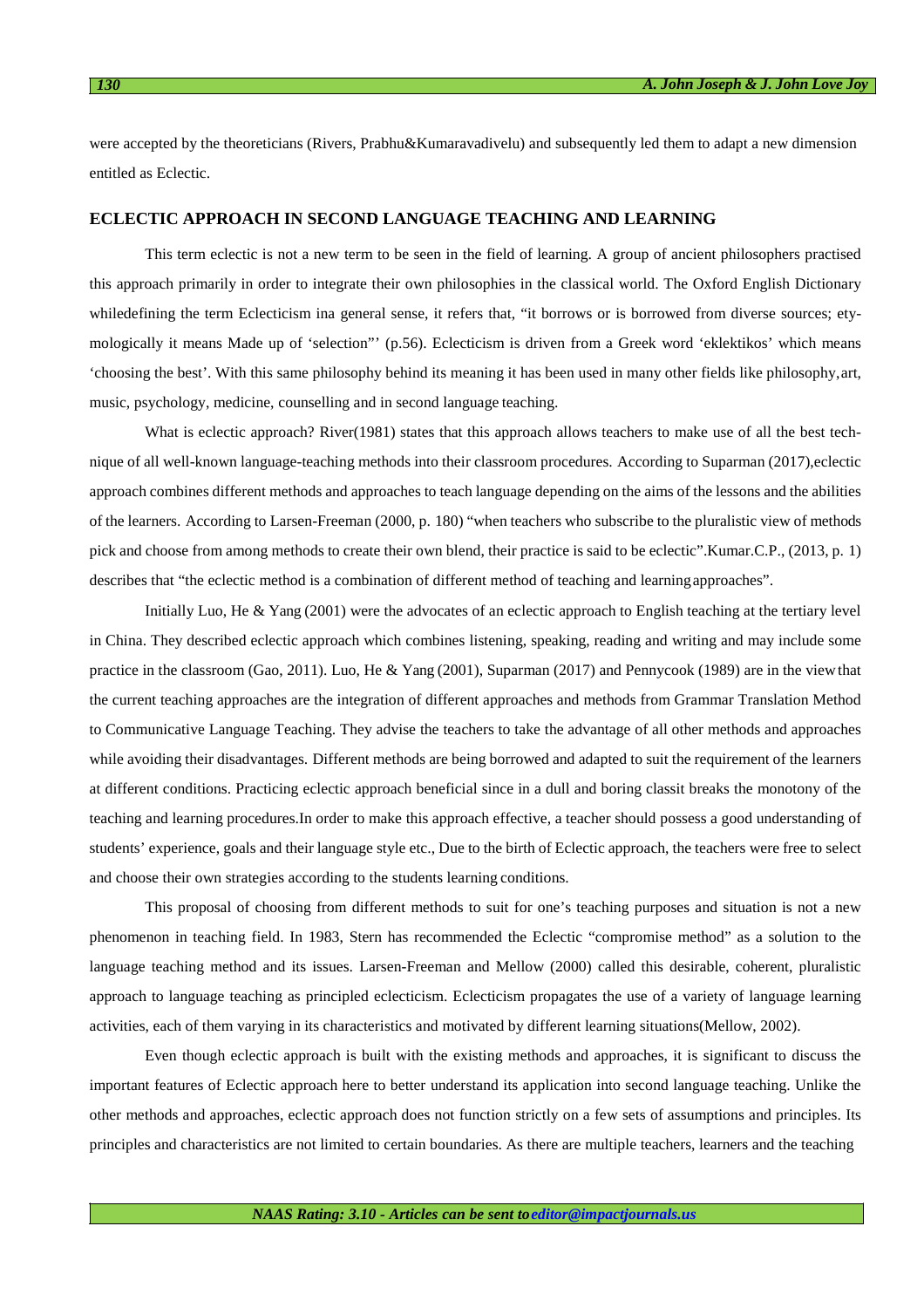context, the characteristics of eclectic approach will take its different forms. Eclectic approach believes that effective teaching will be possible with the different combination of methods and approaches with flexibility. Ali (1981, p. 7) makes an effort to sketch out the major principles of eclecticism:

Teachers are given a chance to choose different kinds of teaching techniques in each class period to reach the aims of the lesson. There is flexibility in choosing any aspect or method that teachers think suitable for teaching inside the classroom. Learners can see different kinds of teaching techniques, using different kinds of teaching aids, that help to make the lessons much more stimulating and ensures a better understanding of the material on the other hand. Solving difficulties that may emerge from the presentation of the textbook materials. Finally, it saves both time and effort in the presentation of language activities.

In most cases the construction of the eclectic approach for a particular class or lesson is built by the teachers, according to their students' needs and abilities. A particular teacher decides the choice of methods or combination of different methods into their teaching.Hence, it is purely a subjective approach to teaching. This is the first characteristic of this pluralistic approach. (Mwanza, 2017). The second characteristic of eclectic approach is that the role of L1 in learning L2 is unavoidable. To motivate the students to participate in the communicative activities the teachers can allow the students who struggle to communicate their ideas by using code switching and code mixing. It provides opportunity to make use of both interlingual and crosslingual approaches into language teaching. The third characteristic of eclectic approach is called situational or context specific. Hence, according to the context of teaching and learning, the understanding and the implementation of the approach should be contextualised or in simple words, it should be localized. Kumaravadivelu (2006, p. 198) while referring to the above statements spells out that, "global principles [are] for general guidance, but their implications need to be worked out for local everyday practice". Another important characteristic of Eclectic approach is considering error as a part of the learning process. This does not mean that it admits errors but it advocates error correction at the end of every communicative activity. The teachers and the fellow students involve in correcting the mistakes of the other students will help them to learn from mistakes. (Mwanza, 2017) In teaching of grammar, the eclectic method places importance toapproachesductive and deductive approach. Moreover, it promotes the integration of both in some cases. Another important characteristic of eclectic approach is that it views language as a whole (Mwanza, 2017) (Kumar.C.P.,2013). The components of language do not have any meaning if they are separated from each other. The meaning of the spoken or written words' meaning is expressed only when the language is used as a whole. It should not be separated from the culture either. When a word is learnt in its cultural context, it generates various meanings to the same in the different cultural context. The eclectic approach proposes for a learner centred lesson, but this does not mean that the students have to do all things and the teachers have to monitor them. The role of teachers in eclectic method is to be facilitators while the role of learners is to be an active participant. A teacher should organise the materials, classroom procedures and guide students to performance.

Selecting and choosing principles and strategies at random from different methods and approach will not make him/her an eclectic teacher. Then, what makes a teacher to become an eclectic? To be an eclectic teacher one mustpossess comprehensive knowledge of the various methods and approaches. From the above statement, it is clear that one cannot randomly choose between methods and approaches to address the needs of the students. As Kumar (2013), Billah (2015),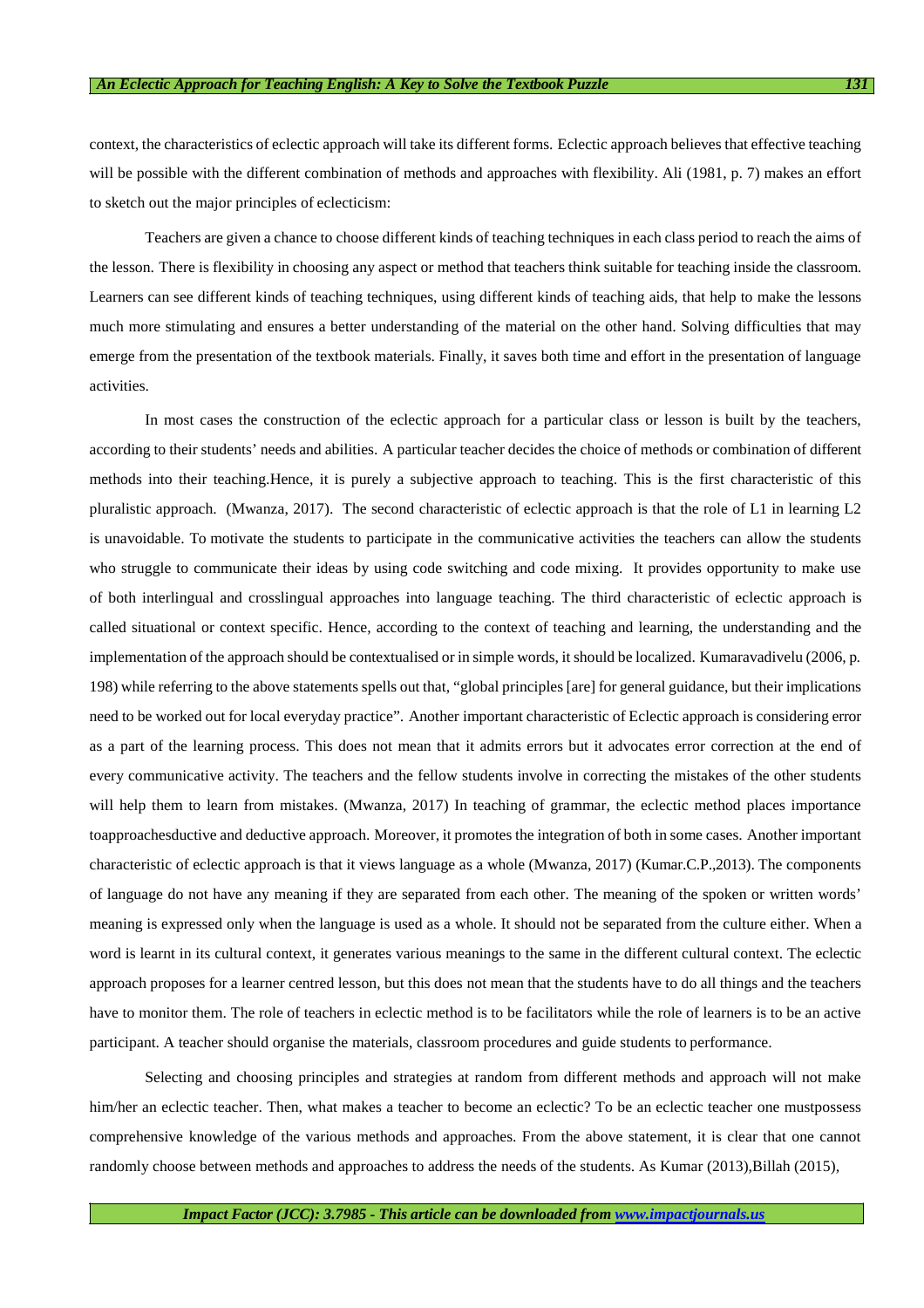Brown (2002), Gao (2011)Mwanza (2017) state that, a teacher must have sufficient prior comprehensive knowledge of different methods and approaches to properly exercise the eclectic approach in the language classroom. Luo, He & Yang (2001) give five suggestions to be an effective eclectic teacher. They are; a) Understand the purposes of each individual method; b) Be flexible in choosing and implication of each method; c) Make each method effective; d) Consider the correctness of each method; e) Maintain the continuity of the whole teaching process, and divide its functions into three different stages such as, 1) Teacher-centred at the input state; 2) Learner-centred at the practice stage, and 3) Learner-centred at the production stage.

By being an eclectic teacher one can make any prescribed material eclectic according to the needs and capability of the learners. It is important that teaching and learning materials have to be interesting and motivating for both teachers to teach and learners to learn. A teacher should select a teaching content or a text by keeping in mind the learners' cultural and linguistic background, their needs, capability and learning style. Weidemann (2001) rightly said that effective language teachers spend a lot of time in gathering interesting, motivating, and attractive materials to make their class livelier. A teacher should not fall back to the old traditional method where the teacher's talk is dominant. In eclectic way of teaching, a teacher should include all possible tools of the 21st century like; music, videos, pictures, and computer and its related technologies.A trained teacher should be able to change and alter any prescribed materials useful and productive for the learners. Being creative to the learners' needs and teaching objectives will make the teacher more eclectic. One should not confine oneself only to the use of the blackboard and textbook, but need to go beyond and make use of every bit and piece available in the campus for effective teaching.

Every new and innovative method in the language-teaching field has been appreciated and criticized in the every field. Eclectic method is not exempted from such phenomenon. As Stern (1983) states that, the main criticism of the use of eclectic approach is that it does not give any parameters as to on what basis and by what principles the elements of different methods can be selected and combined into language teaching. The only parameter that is kept before the language teacher is "the needs of the students". The irony in the formulation of eclectic approach is that it is based on the weakness and strengths of other methods. This approach does not offer anything new other than giving licence to the teacher to choose the elements to construct their own teaching method to address their students' needs. Weidemann (2001) presents the disadvantage of the eclectic approach in the following manner: the freedom of choosing from different methods discourages the teachers to counter check their own teaching methods, they make up their mind to use whatever works better for them. Doing such activities leads them to be in confusions and conflicts. Sometimes in integrating these methods in haste, the teachers forget the rationale behind their choice altogether. There are also problems such as the best and innovative methods look very normal when used with the other methods. Mwanza (2017) says that teachers who are not trained well in the use of different methods and who has the poor understanding of the same, will end up in facing such disadvantages of this method. The only solution to all these disadvantages is that the teachers should have a sound theoretical and practical knowledge of all the existing methods in language teaching.

With a good number of positive concepts behind this approach, Mwanza (2017) presents three misconceptions commonly held by the language teachers. He says that the teachers understood the eclectic approach as the use of several methods within the lesson one after the other. The second misconception he presents is that the eclectic approach will work only if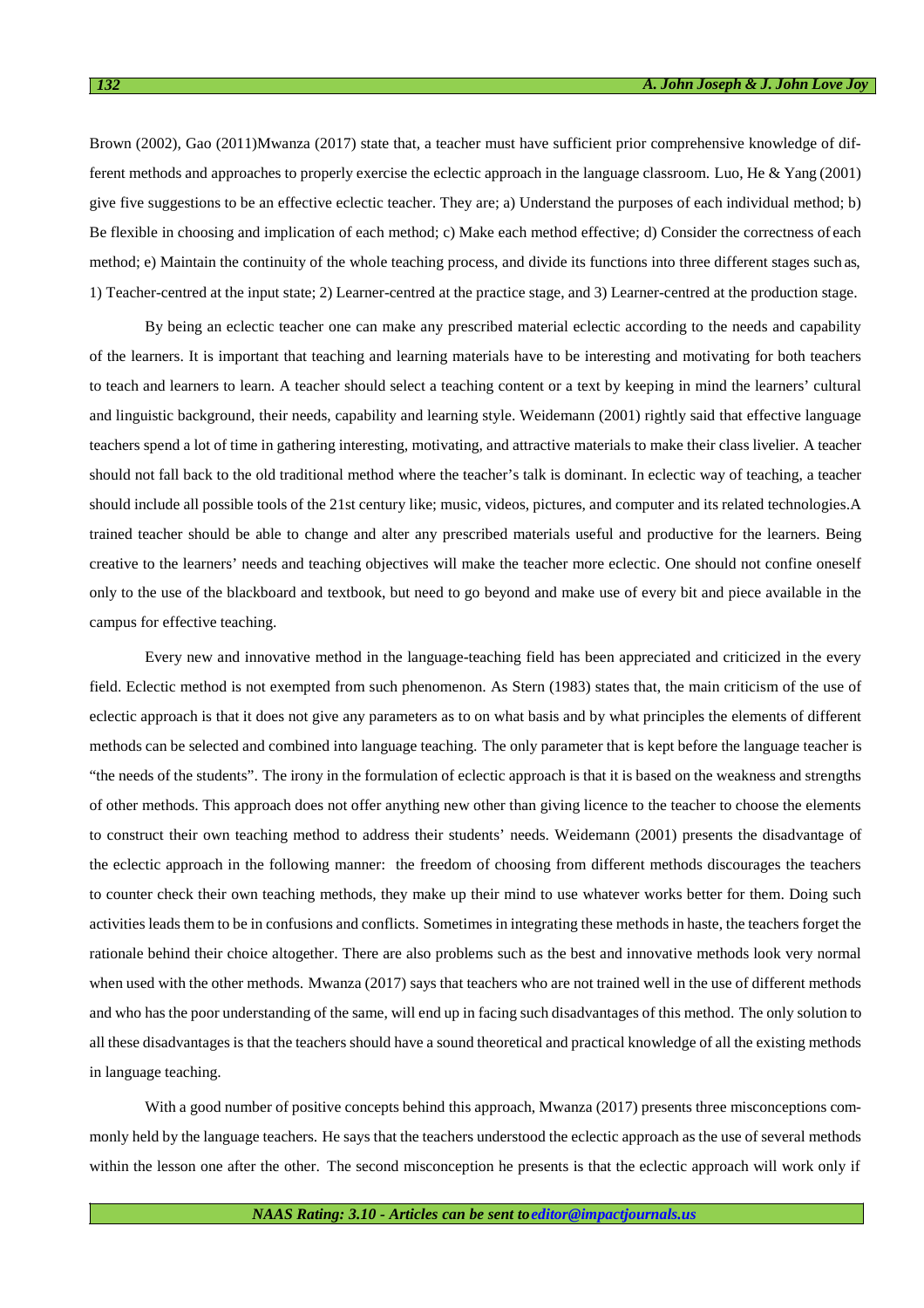students are fluent in the target language, and the final misconception he presents is that, practicing of eclectic approach is timeconsuming and therefore it is difficult or impossible to use them in the language class.

Eclectic approach is popular because of its effectiveness in producing good results without putting much pressure on the learner. Since, the learners are given a clear vision on what they are learning; they are able to produce fast and best results possible. (Kumar.C.P., 2013)The salient features of this approach includes, multiple tasks, high interaction among teachers and students, lively learning (Billah, 2015; Larsen-Freeman, 2000).

#### 2.1. Suggestions to Solve the Textbook Puzzle

In most second language teaching, learning conditions the textbook plays a vital role. For most of the teachers, it is a guiding map for all their classroom activities. Even though the textbook is framed with all the instructional procedures,teachers say that they follow their own teaching strategies whenever required to meet the students' needs. The teachers make use of videos, power point presentations, pictures and newspaper cuttings etc., to make the class lively and interesting. Adhering strictly to the textbook and its procedures in the second language classroom in recent time is very less among tertiary level teachers. They consciously or unconsciously use mixed methods to make the class interesting and lively. On the other hand, when teachers choose without knowing the pros and cons of other methods the idea of plurality is itself at question. Without knowing, the rationale behind the chosen method or approach to teach a lesson or part of a lesson will not give any productive results at the end of the day. To be an effective teacher, they should know the principles and characteristics of each method. Afew teachers practice eclectic approach without knowing its principles and even without knowing such an approach exist in the second language-teaching arena. Strengthening their understanding about different theories and their principles would make the teaching effective and in turn,a textbook into an eclectic one. The yesteryears' results and feedback, today's needs and tomorrow's demand will force the teachers to adapt mixed method or eclectic approach in their teaching. It is the responsibility of the programme organiser to give good input on different methods to teacher and make them know that they are ignorant about usage and the existence of few methods and approaches. As a result, the teaching standard will improve and they will be ripe good and produce results from the students.

Being an eclectic teacher in today's teaching condition is essential irrespective of the textbook prescribed and the (nature of college and students) context given, a teacher must be professionally equipped to help the students acquire language effectively. Primarily the teacher has to prepare to take a class with meticulous plans and know their rationale behind for their choice of method with their alternative. They should also keep in mind about the learners' linguistic background and learning style. Secondly, if the teachers are not familiar with certain methods and their principles they are to be given orientations about the different methods and their procedures. In addition, Teachers and students are to be exposed to new information and learning items with good input now and then. Thirdly, a constructive sharing of feedback and ideas should take place among teachers occasionally. Fourthly, the teachers should keep the needs, culture, learning style and capacity of the students in mind while selecting activities and teaching materials for the class. More importantly, teachers and their teaching style should grab the attention of each student and motivate them to participate actively in the class. Fifthly, the content and the language elements should not alienate the learners from their life and society; it should resemble their daily life. Inthe 21st century, it is unusual to see a textbook, which is prepared toa single approach, and it is found that a textbook based on a single approach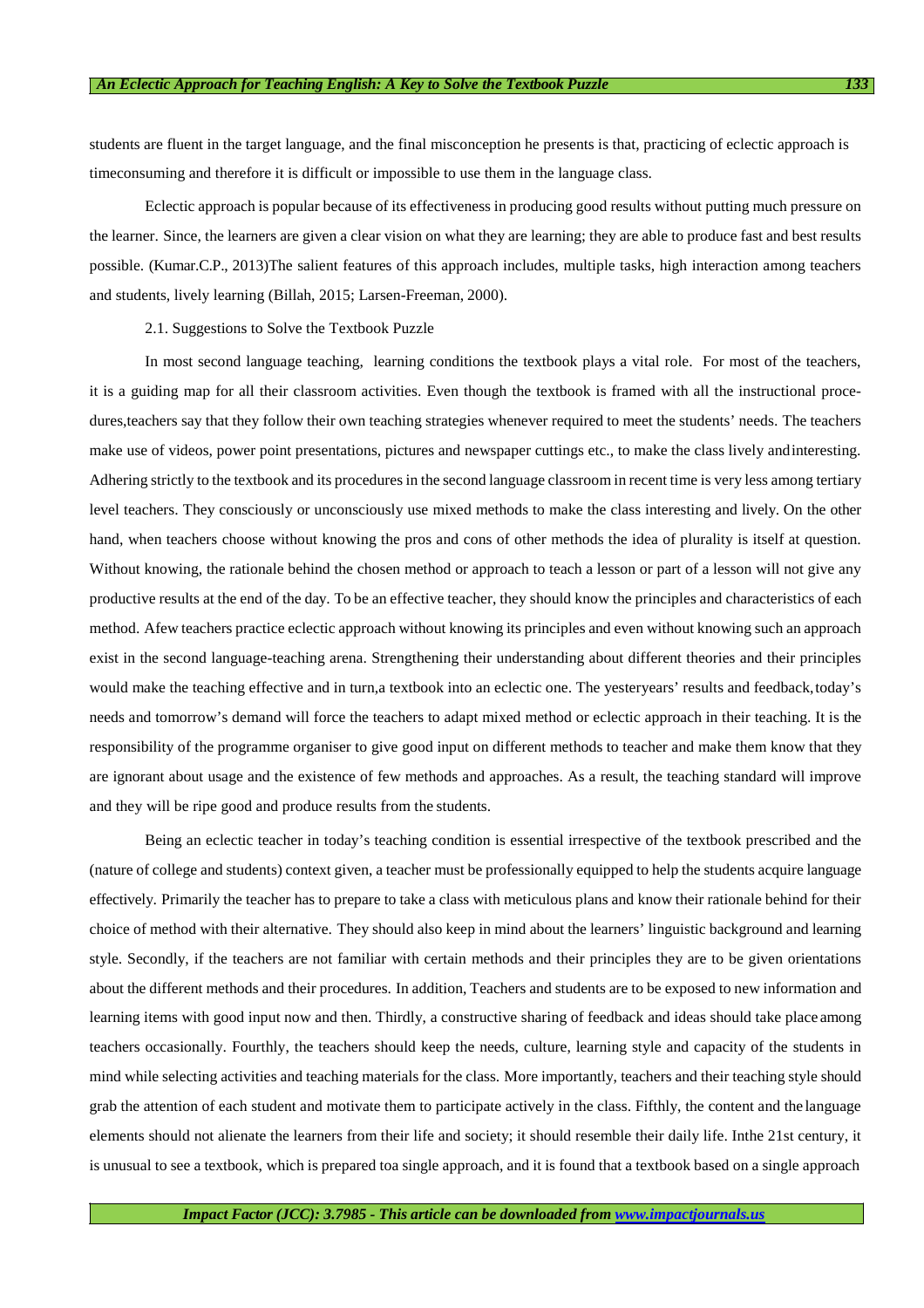or method did not bear much fruit. However, most textbooks are just the mixture of different methods and approaches and it is necessary to make them eclectic by giving good rationale for all the lessons used and approaches suggested to get them across the students.

The purpose of recommending eclectic approach is to connect real life experiences to the ideas presented in the learning and teaching of the language (Kumar.C.P., 2013). The type of activities and interactions are directly connected to their real life experiences. Li (2012) states that there are no single method or technique which acts to resolve all the language skills and therefore, the teachers are asked to embrace the eclectic approach which uses many activities to motivate students' learning. Today most of the teachers use eclectic approach so proudly "as a tag to describe their teaching, wearing it almost like a badge of honour" (Weideman, 2001, p. 2). In diverse and pressured situations in the language classroom, this approach attempts to respond effectively. As Tarone&Yule (1989, p.10) while saying about the advantages of this approach comment that, "it involves a philosophy of local solutions to local problems".

## **CONCLUSIONS**

Eclecticism is an approach of choices from the existing methods. In the recent time, the need and reasons to learn English as a second language are multiple. The integration of the four language skills has been highlighted in this approach unlike other methods. As an answer to all these needs and reasons, eclectic approach gives an effective result with its own principles and features. It is a peculiar kind of educational approach, which harmoniously blends all the good and effective strategies to bring better results to all the language issues. From the above study, it is clear that one single method can hardly make a difference in the language teaching and learning. A good number of features, advantages are highlighted and recommended to the language teaching in this work in order to arrive at a better understanding of this approach. Finally, it is very vivid that teacher with no theoretical understanding of the advantages and the drawbacks of each approach cannot use it effectively in the language classroom. The details presented here in this study are not the complete profile of an eclectic approach in language teaching, but an attempt to sketch out the essence of it. As it is a subjective approach, its boundaries are not confined to a limit.

## *REFERENCES*

- *1. Ali, A. (1981). Teaching English to Arab Students. Jordan : Al-Falah House.*
- *2. Billah, M. (2015, February 13). Eclectic Approach to teaching English. Retrieved July 7, 2018, from http://www.observerbd.com/2015/02/13/72233.php*
- *3. Brown, H. (2002). English Language Teaching in the 'Post-Method" Era: Toward better Diagnosis, Treatment, and Assessment. In J. R. W.Renandya (Ed.), Methodology in Language Teaching: An Anthology of Current Practice (pp. 9-18). Cambridge: Cambridge University Press.*
- *4. Gao, L. (2011). Eclecticism or Principled Eclecticisim. Creative Education, 2 (4), 363-369.*